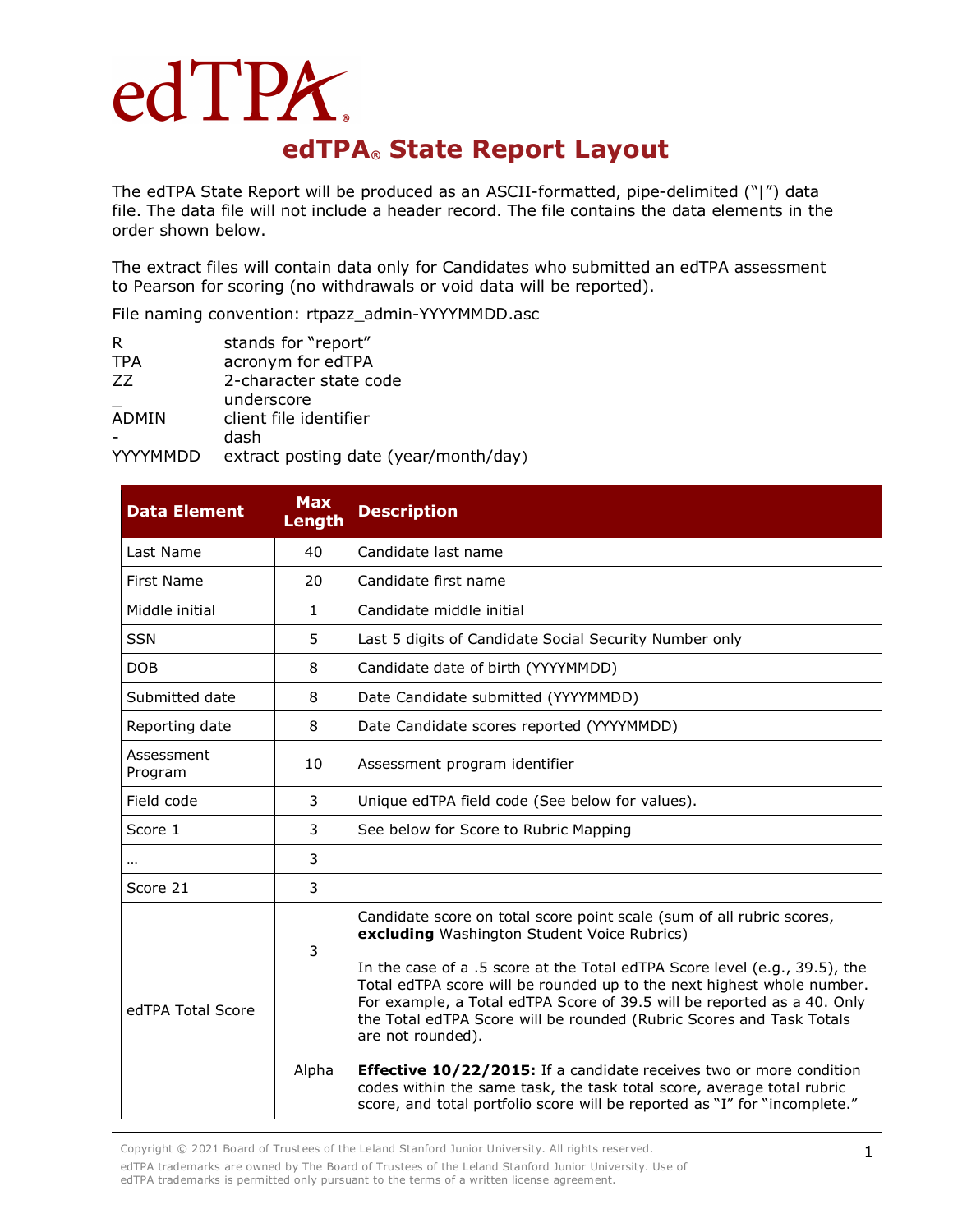| <b>Data Element</b>                                        | <b>Max</b><br><b>Length</b> | <b>Description</b>                                                                                                                                                                                                                                                                                                                           |  |  |  |
|------------------------------------------------------------|-----------------------------|----------------------------------------------------------------------------------------------------------------------------------------------------------------------------------------------------------------------------------------------------------------------------------------------------------------------------------------------|--|--|--|
| Average Total<br><b>Rubric Score</b>                       | 3                           | Average rubric score obtained for all scored rubrics (excluding<br>Washington Student Voice Rubrics)                                                                                                                                                                                                                                         |  |  |  |
|                                                            | Alpha                       | <b>Effective 10/22/2015:</b> If a candidate receives two or more condition<br>codes within the same task, the task total score, average total rubric<br>score, and total portfolio score will be reported as "I" for "incomplete."                                                                                                           |  |  |  |
| <b>State Pass Fail</b><br><b>Status Code</b>               | 1                           | Test status based on state-approved passing standard (P=Pass, F=Fail,<br>T=Taken). States that approved a state passing standard for<br>assessments will have P or F. States that do not have an approved<br>passing standard for assessments will have a T for Taken.                                                                       |  |  |  |
| Prep Inst Code                                             | 10                          | The IPEDS Institution ID. Most will receive the standard 6 digit IPEDS<br>Institution ID. A few may receive an 8 digit ID, indicating the unit (e.g.,<br>campus) of an Institution. The first 6 digits of the 8 digit ID represents<br>the IPEDs Institution ID.                                                                             |  |  |  |
| <b>Customer Number</b>                                     | 20                          | Pearson's unique identifier for the Candidate during this reporting cycle.                                                                                                                                                                                                                                                                   |  |  |  |
|                                                            | 3                           | Candidate score on total score point scale (sum of all rubric scores,<br>including Washington Student Voice Rubrics). This field will be blank for<br>candidates who have taken a National Handbook.                                                                                                                                         |  |  |  |
| edTPA Total Score<br>with Student Voice                    |                             | This value will include the rounded Total edTPA Score (if applicable). The<br>Total Score with Student Voice is not also rounded.                                                                                                                                                                                                            |  |  |  |
|                                                            | Alpha                       | <b>Effective 10/22/2015:</b> If a candidate receives two or more condition<br>codes within the same task, the task total score, average total rubric<br>score, and total portfolio score will be reported as "I" for "incomplete."                                                                                                           |  |  |  |
| Average Total<br>Rubric Score with<br><b>Student Voice</b> | 3                           | Average rubric score obtained for all scored rubrics (including<br>Washington Student Voice Rubrics). This field will be blank for<br>candidates who have taken a National Handbook.                                                                                                                                                         |  |  |  |
|                                                            | Alpha                       | Effective 10/22/2015: If a candidate receives two or more condition<br>codes within the same task, the task total score, average total rubric<br>score, and total portfolio score will be reported as "I" for "incomplete."                                                                                                                  |  |  |  |
| Eligibility Code                                           | 11                          | Unique eligibility code assigned to the candidate by the state licensing<br>agency when determined eligible for edTPA registration. The eligibility<br>code corresponds with a single assessment area and single educator<br>preparation program. *Currently, only required by GA candidates<br>effective with the 10/22/2015 reporting date |  |  |  |
| Field Specialty                                            | 57                          | Specialty Area selected by candidate in edTPA Registration process.                                                                                                                                                                                                                                                                          |  |  |  |
| State Identifier                                           | 20                          | Unique state identification code assigned by the state licensing agency<br>and supplied by the candidate during edTPA registration, when<br>applicable.                                                                                                                                                                                      |  |  |  |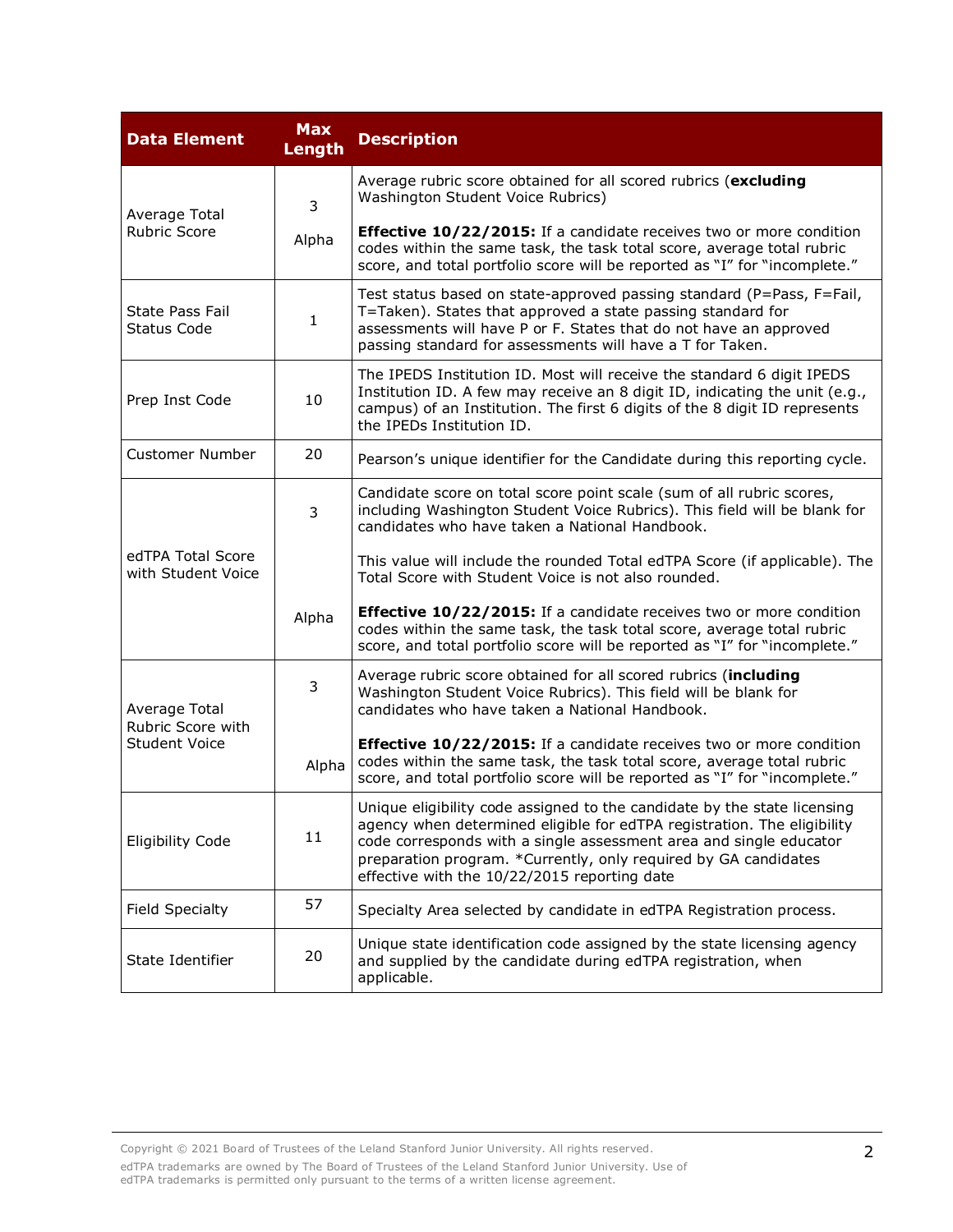## **edTPA Score to Rubric Mapping**

Notes about the Score mapping to Handbook Rubric Descriptions:

- The World Language (WL) and Classical Languages (CL) Handbooks will contain null values for the Academic Language Rubrics.
- The Washington Handbooks contain Student-Voice rubrics which will have null values for all national assessments.
- The Elementary Education Handbook contains Mathematics Assessment Rubrics which will have null values for all other assessments.

See below for detailed field mapping to Handbook Rubrics.

|              |                                                                      | <b>Rubric Numbers</b>     |                                                                      |                       |                                                                                         |
|--------------|----------------------------------------------------------------------|---------------------------|----------------------------------------------------------------------|-----------------------|-----------------------------------------------------------------------------------------|
|              |                                                                      | <b>National Handbooks</b> | <b>Washington Handbooks</b>                                          |                       |                                                                                         |
| <b>Score</b> | <b>World</b><br><b>Language</b><br>and Classical<br><b>Languages</b> | <b>Other</b>              | World<br><b>Language and</b><br><b>Classical</b><br><b>Languages</b> | <b>Other</b>          | <b>Rubric Description</b>                                                               |
| Score 1      | $\mathbf{1}$                                                         | $\mathbf{1}$              | $\mathbf{1}$                                                         | $\mathbf{1}$          | Planning: Planning for Subject-<br>Specific Understandings                              |
| Score 2      | 2                                                                    | 2                         | $\overline{2}$                                                       | $\mathbf{2}^{\prime}$ | Planning: Planning to Support<br>Varied Student Learning Needs                          |
| Score 3      | 3                                                                    | 3                         | 3                                                                    | 3                     | Analyzing Teaching: Using<br>Knowledge of Students to Inform<br>Teaching and Learning   |
| Score 4      | Null                                                                 | 4                         | Null                                                                 | 4                     | Academic Language: Identifying<br>and Supporting Language Demands                       |
| Score 5      | 4                                                                    | 5                         | 4                                                                    | 5                     | Planning: Planning Assessments to<br>Monitor and Support Student<br>Learning            |
| Score 6      | 5                                                                    | 6                         | 5                                                                    | 6                     | Instruction: Learning Environment                                                       |
| Score 7      | 6                                                                    | 7                         | 6                                                                    | 7                     | Instruction: Engaging Students in<br>Learning                                           |
| Score 8      | $\overline{7}$                                                       | 8                         | 7                                                                    | 8                     | Instruction: Deepening Student<br>Learning                                              |
| Score 9      | 8                                                                    | 9                         | 8                                                                    | 9                     | Instruction: Subject-Specific<br>Pedagogy: Using Representations                        |
| Score 10     | 9                                                                    | 10                        | 9                                                                    | 10                    | Analyzing Teaching: Analyzing<br><b>Teaching Effectiveness</b>                          |
| Score 11     | 10                                                                   | 11                        | 10                                                                   | 11                    | Assessment: Analysis of Student<br>Learning                                             |
| Score 12     | 11                                                                   | 12                        | 11                                                                   | 12                    | Assessment: Providing Feedback to<br>Guide Learning                                     |
| Score 13     | 12                                                                   | 13                        | 12                                                                   | 13                    | Assessment: Student<br>Understanding and Use of Feedback                                |
| Score 14     | Null                                                                 | 14                        | Null                                                                 | 14                    | Academic Language: Analyzing<br>Students' Language Use and<br>Subject-Specific Learning |
| Score 15     | 13                                                                   | 15                        | 13                                                                   | 15                    | Analyzing Teaching: Using<br>Assessment to Inform Instruction                           |

Copyright © 2021 Board of Trustees of the Leland Stanford Junior University. All rights reserved. edTPA trademarks are owned by The Board of Trustees of the Leland Stanford Junior University. Use of edTPA trademarks is permitted only pursuant to the terms of a written license agreement.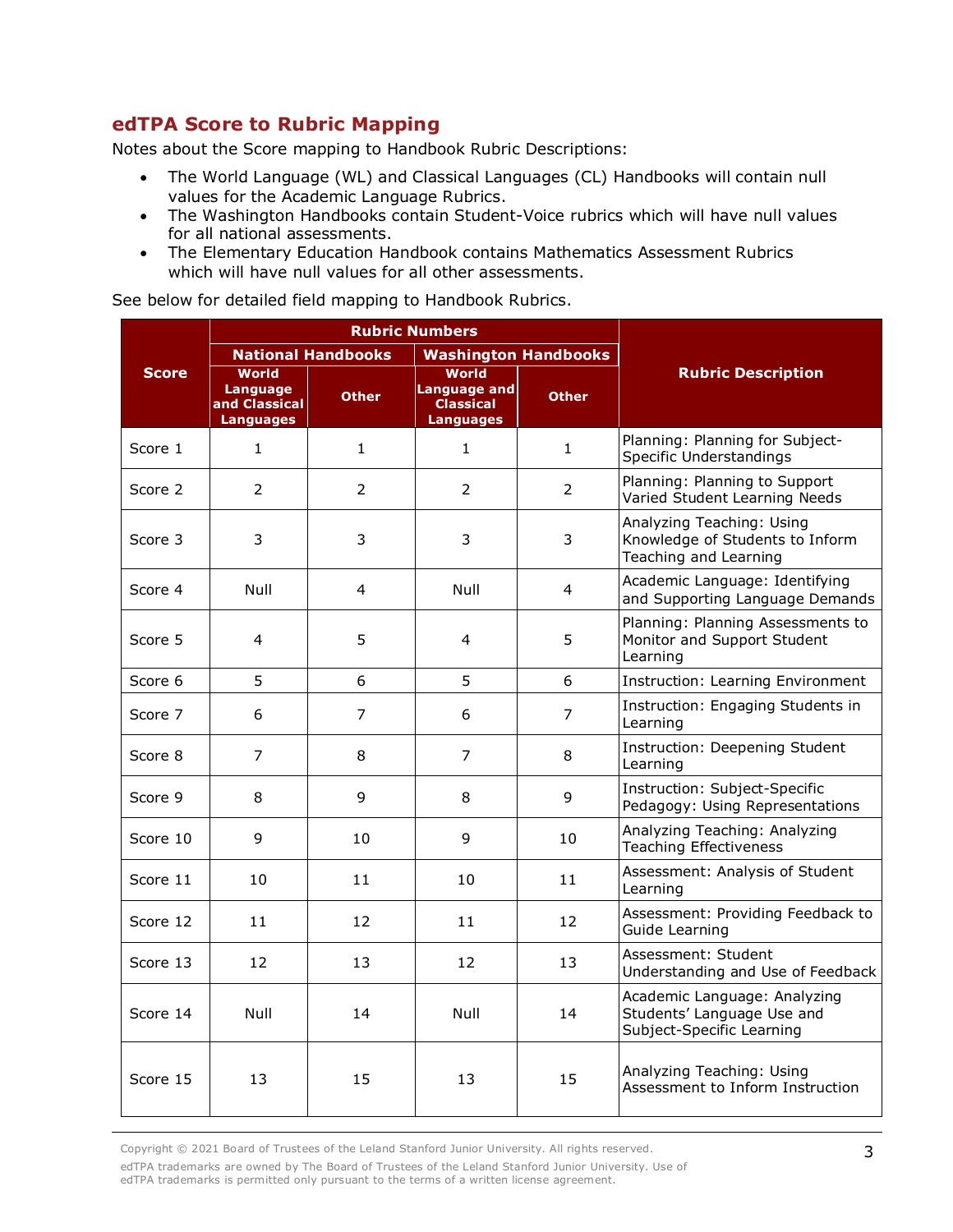|              |                                                               | <b>Rubric Numbers</b>     |                                                                             |              |                                                                                                  |
|--------------|---------------------------------------------------------------|---------------------------|-----------------------------------------------------------------------------|--------------|--------------------------------------------------------------------------------------------------|
|              |                                                               | <b>National Handbooks</b> | <b>Washington Handbooks</b>                                                 |              |                                                                                                  |
| <b>Score</b> | <b>World</b><br>Language<br>and Classical<br><b>Languages</b> | <b>Other</b>              | <b>World</b><br><b>Language and</b><br><b>Classical</b><br><b>Languages</b> | <b>Other</b> | <b>Rubric Description</b>                                                                        |
| Score 16     | Null                                                          | Null                      | 14                                                                          | 16           | Student Voice: Eliciting Student<br>Understanding of Learning Targets                            |
| Score 17     | Null                                                          | Null                      | 15                                                                          | 17           | Student Voice: Supporting Student<br>Use of Resources to Learn and<br>Monitor Their Own Progress |
| Score 18     | Null                                                          | Null                      | 16                                                                          | 18           | Student Voice: Reflecting on<br>Student-Voice Evidence to Improve<br>Instruction                 |
| Score 19     | Null                                                          | Elem. Ed only             | Null                                                                        | Null         | Rubric 16: Mathematics<br>Assessment: Analyzing Whole Class<br>Understandings                    |
| Score 20     | Null                                                          | Elem. Ed only             | Null                                                                        | Null         | Rubric 17: Mathematics<br>Assessment: Analyzing Individual<br><b>Student Work Samples</b>        |
| Score 21     | Null                                                          | Elem. Ed only             | Null                                                                        | Null         | Rubric 18: Mathematics<br>Assessment: Using Evidence to<br>Reflect on Teaching                   |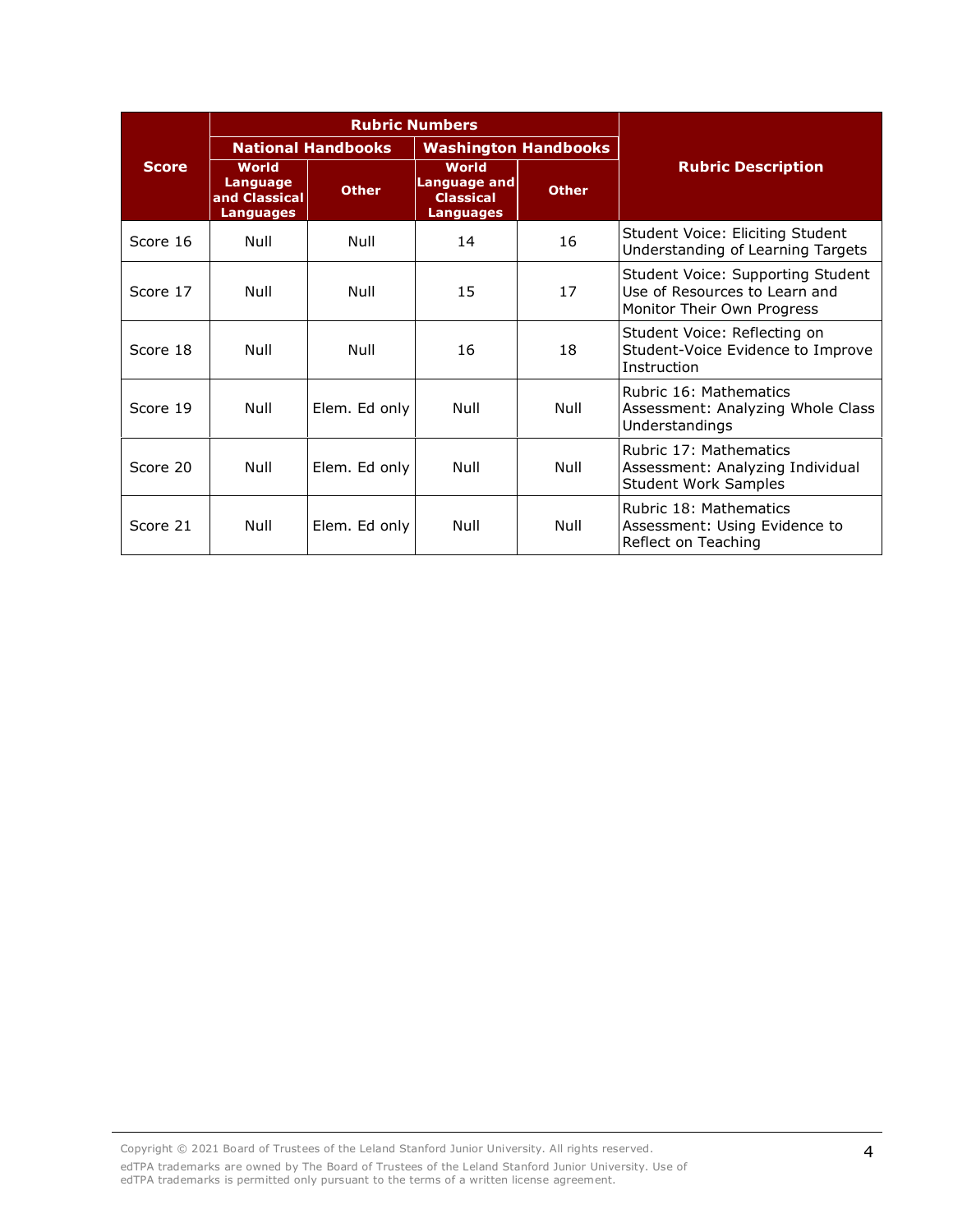## **edTPA Field Codes**

| edTPA<br><b>Field Code</b> | edTPA Content Area                                 |
|----------------------------|----------------------------------------------------|
| 001                        | Elementary Literacy (National)                     |
| 002                        | Elementary Mathematics (National)                  |
| 003                        | Secondary English-Language Arts (National)         |
| 004                        | Secondary History/Social Studies (National)        |
| 005                        | Secondary Mathematics (National)                   |
| 006                        | Secondary Science (National)                       |
| 007                        | Secondary English-Language Arts (Washington)       |
| 008                        | Secondary Mathematics (Washington)                 |
| 009                        | Secondary Science (Washington)                     |
| 010                        | Secondary History/Social Studies (Washington)      |
| 011                        | Physical Education (National)                      |
| 012                        | Special Education (National)                       |
| 014                        | Early Childhood (National)                         |
| 015                        | Visual Arts (National)                             |
| 016                        | Middle Childhood Mathematics (National)            |
| 017                        | Middle Childhood Science (National)                |
| 018                        | Middle Childhood English-Language Arts (National)  |
| 019                        | Middle Childhood History/Social Studies (National) |
| 020                        | World Language (National)                          |
| 021                        | K-12 Performing Arts (National)                    |
| 022                        | Elementary Mathematics (Washington)                |
| 023                        | Elementary Literacy (Washington)                   |
| 024                        | Physical Education (Washington)                    |
| 025                        | Special Education (Washington)                     |
| 027                        | Early Childhood (Washington)                       |
| 028                        | Visual Arts (Washington)                           |
| 029                        | World Language (Washington)                        |
| 030                        | K-12 Performing Arts (Washington)                  |
| 100                        | Agricultural Education (National)                  |
| 101                        | Agricultural Education (Washington)                |
| 102                        | <b>Business Education (National)</b>               |

Copyright © 2021 Board of Trustees of the Leland Stanford Junior University. All rights reserved. edTPA trademarks are owned by The Board of Trustees of the Leland Stanford Junior University. Use of edTPA trademarks is permitted only pursuant to the terms of a written license agreement.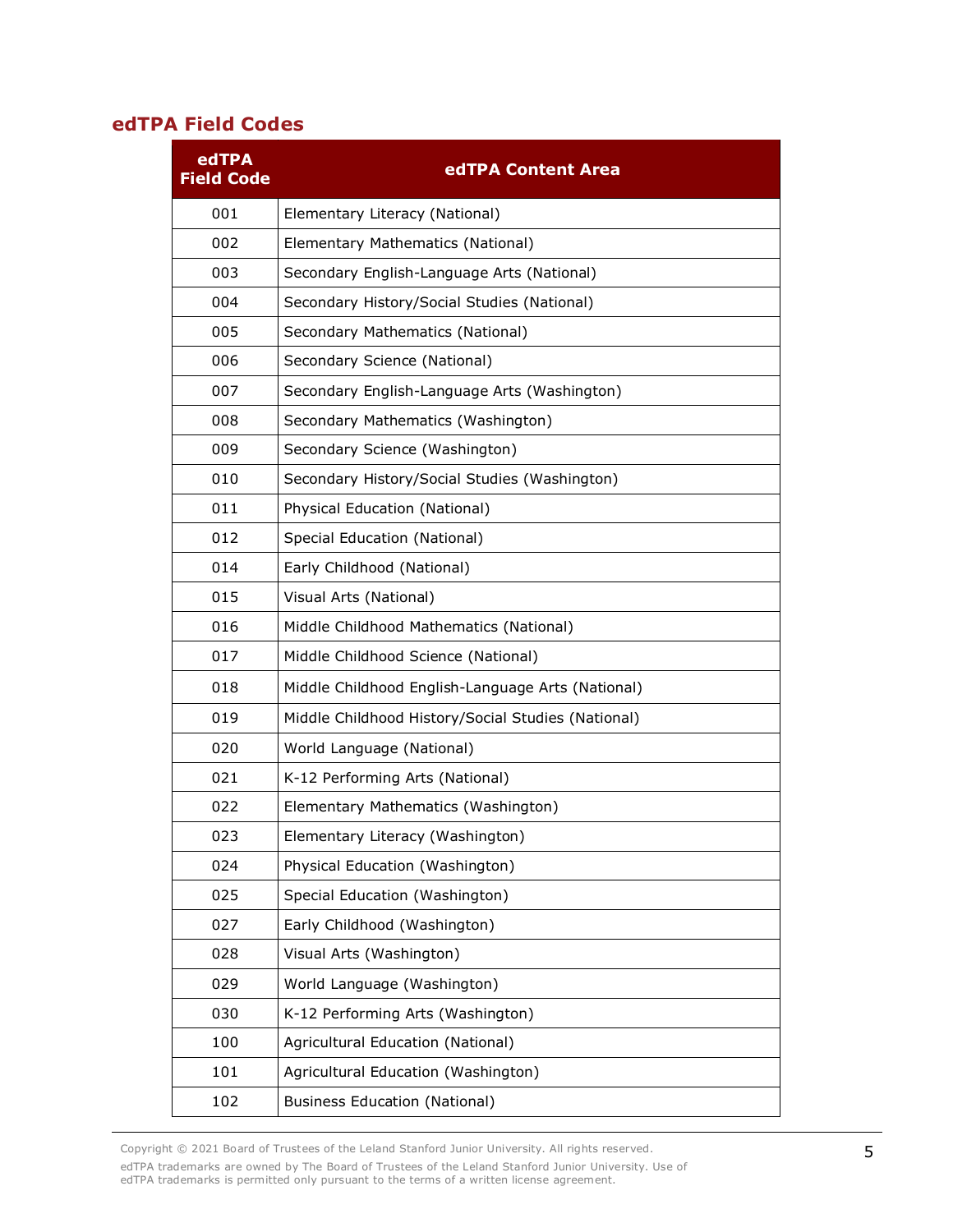| edTPA<br><b>Field Code</b> | edTPA Content Area                                                                                               |
|----------------------------|------------------------------------------------------------------------------------------------------------------|
| 103                        | Business Education (Washington)                                                                                  |
| 104                        | Classical Languages (National)                                                                                   |
| 105                        | Classical Languages (Washington)                                                                                 |
| 108                        | Educational Technology Specialist (National)                                                                     |
| 109                        | Educational Technology Specialist (Washington)<br>Effective June 27, 2016: This handbook is no longer available. |
| 110                        | Elementary Education: Literacy with Mathematics Task 4 (National)                                                |
| 115                        | English as an Additional Language (National)                                                                     |
| 116                        | English as an Additional Language (Washington)                                                                   |
| 117                        | Family and Consumer Sciences (National)                                                                          |
| 118                        | Family and Consumer Sciences (Washington)                                                                        |
| 119                        | Health Education (National)                                                                                      |
| 120                        | Health Education (Washington)                                                                                    |
| 128                        | Library Specialist (Washington)                                                                                  |
| 143                        | Technology and Engineering Education (National)                                                                  |
| 144                        | Technology and Engineering Education (Washington)                                                                |
| 147                        | Literacy Specialist (National)                                                                                   |
| 149                        | Elementary Education: Mathematics with Literacy Task 4 (National)                                                |
| 150                        | School Librarian/Library Specialist (National)                                                                   |